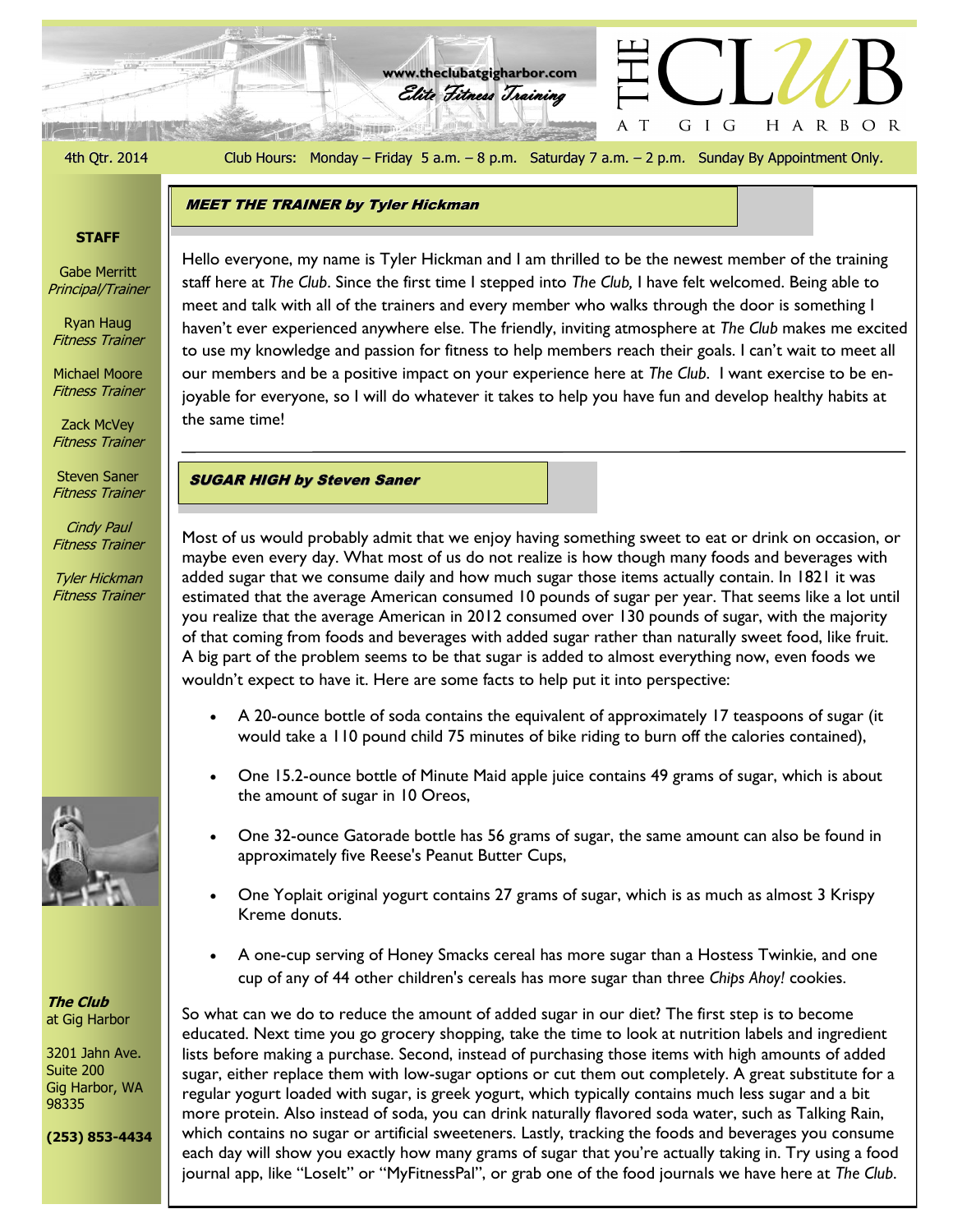HEALTH RISKS OF SITTING TOO MUCH by Gabe Merritt

Most of us already know that you should exercise most days out of the week, but did you know that you need to sit less too? An hour of exercise doesn't buy you a permission slip to sit the rest of the day. Sitting less can be a challenge, especially if you have a desk job or spend hours each day driving, but it's so important to your health to sit less and move more.

Sitting too much has been classified as a sitting disease. According to *Wikidepa*, a sitting disease is a type of [lifestyle](http://en.wikipedia.org/wiki/Lifestyle_%28sociology%29) with no or irregular [physical activity.](http://en.wikipedia.org/wiki/Physical_exercise) Sedentary activities include [sitting,](http://en.wikipedia.org/wiki/Sitting) [reading,](http://en.wikipedia.org/wiki/Reading_%28process%29) watching [television,](http://en.wikipedia.org/wiki/Television) playing [video games,](http://en.wikipedia.org/wiki/Video_game) and [computer use](http://en.wikipedia.org/wiki/Computer_use) for much of the day with little or no vigorous physical exercise. In addition, spending a few hours a week at the gym or otherwise engaged in moderate or vigorous activity doesn't seem to significantly offset the risks involved with over sitting.

Researchers have linked sitting for long periods of time with a number of health concerns, including obesity and metabolic syndrome, and a cluster of conditions that includes increased blood pressure, high blood sugar, excess body fat around the waist and abnormal cholesterol levels. Too much sitting also seems to increase the risk of death from cardiovascular disease and cancer. The impact of even leisurely movement can be profound. For starters, you'll burn more calories. This might lead to weight loss and increased energy. When you sit, these processes stall and your health risks increase. When you're standing or actively moving, you kick the processes back into action.

Here is a list of some ways that you can get off your bum and work on staying active:

- Switch from a sit down desk to a stand up desk.
- Alternate between sitting and standing at your work-station. If you can't do that, stand up every half hour and walk.
- Stand up with a headset while you are on the phone. Better yet even pace while talking!
- Take the stairs instead of the elevator.
- Hold a walking meeting rather than always having to be behind a desk.
- Sit on something wobbly such as an exercise ball or even a backless stool to force your core muscles to work. Sit up straight and keep your feet flat on the floor in front of you to support your posture.
- If you work out of your car, instead of sitting in your car talking in a parking lot, get out and take a walk while you talk on the phone. You don't always have to stay in the front seat!
- Stretch your hip flexors and hamstrings for 5 minutes per side once a day.
- If you are watching a TV program or watching a football game, get up on commercials. Walk around or stretch during commercial breaks. This will help so that you are not staying seated for hours at a time.

Hopefully these are useful tips on how to get up and stay active. If you have other sitting obstacles that you need help overcoming, bring them up to your trainer and see if we can help come up with a game plan to keep you away from sitting your health away.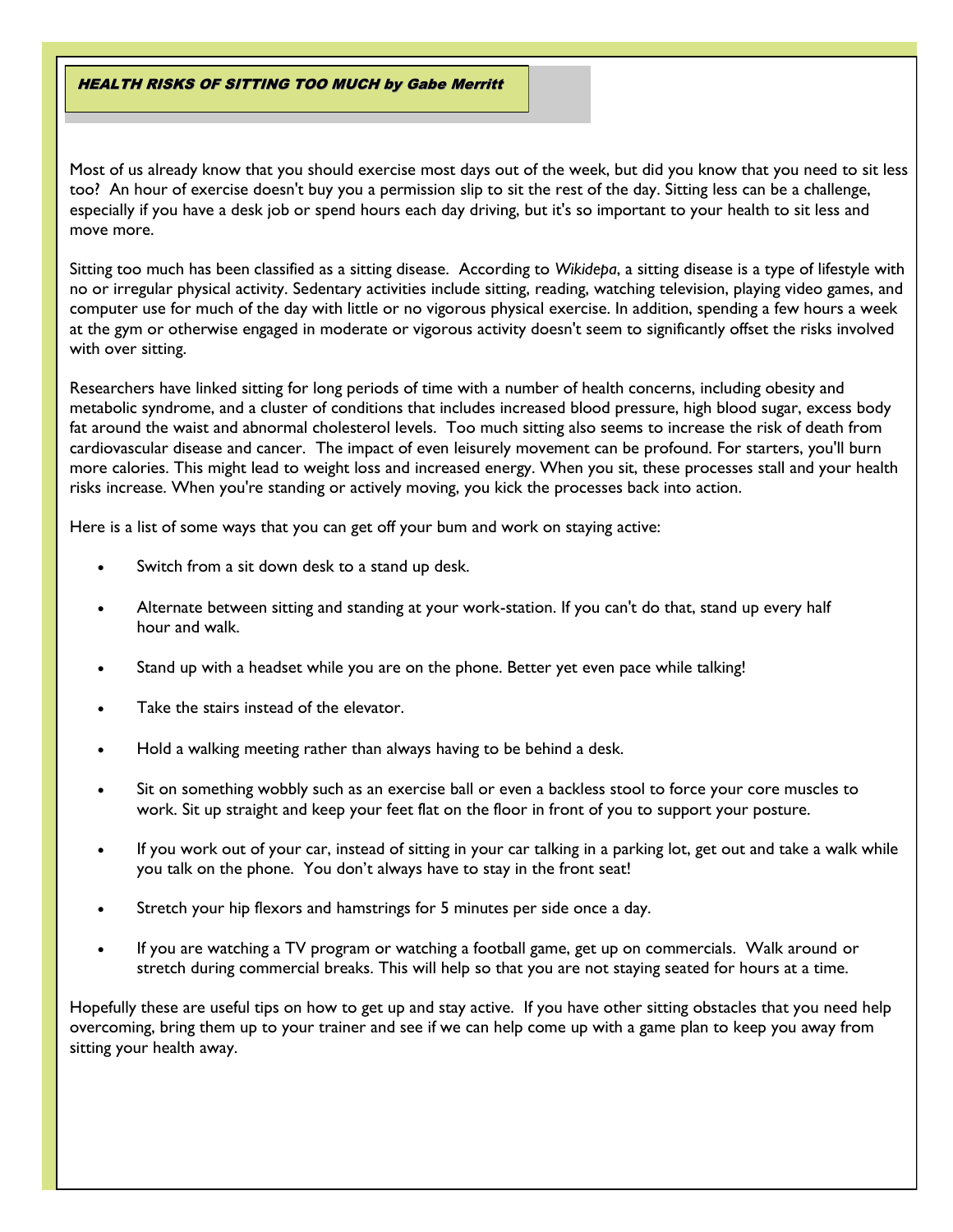#### BENEFITS OF WEIGHT LIFTING AS WE AGE by Zack McVey

There's no fountain of youth that can magically take us back to our college age bodies, but there are some steps that we can take that have a very real effect on how we will feel and function as we get older. You don't need to be in your 80's to realize the aging process can be difficult on your body. There are some exceptions, but most people see their prime pass them by after their late 20's and all of a sudden one may start to feel a step or five slow. Often times our older population is hesitant to go to the gym because they feel uncomfortable or embarrassed that they are over the hump in terms of their capabilities. This should not be an excuse; it's never too late to be active!

Research has shown that strengthening exercises are both safe and effective, when performed properly, for women and men of all ages, including those who are not in perfect health. In fact, people with health concerns, including heart disease or arthritis, often benefit the most from an exercise program that includes lifting weights a few times each week. Strength training particularly when paired with regular aerobic exercise can also have a profound impact on a person's mental and emotional health.

As people age, poor balance and flexibility contribute to falls and broken bones. These injuries can result in significant disability and, in some cases, fatal complications. Strengthening exercises, when done properly and through the full range of motion, increases flexibility and balance which decrease the likelihood and severity of falls.

Strength training is important for cardiac health because heart disease risk is lower when the body is leaner. You gain not only strength and flexibility but also aerobic capacity when performing strength training as part of your program. Studies have even prompted the American Heart Association to recommend strength training as a way to reduce risk of heart disease and as a therapy for patients in cardiac rehabilitation programs.

Finally and probably most importantly strength training is crucial to weight control. Individuals who have more muscle mass and stay active have a higher metabolic rate. Muscle is active tissue that consumes calories while stored fat uses very little energy. Strength training can provide a boost to your metabolic rate, which is enormously helpful for weight loss and long-term weight control.

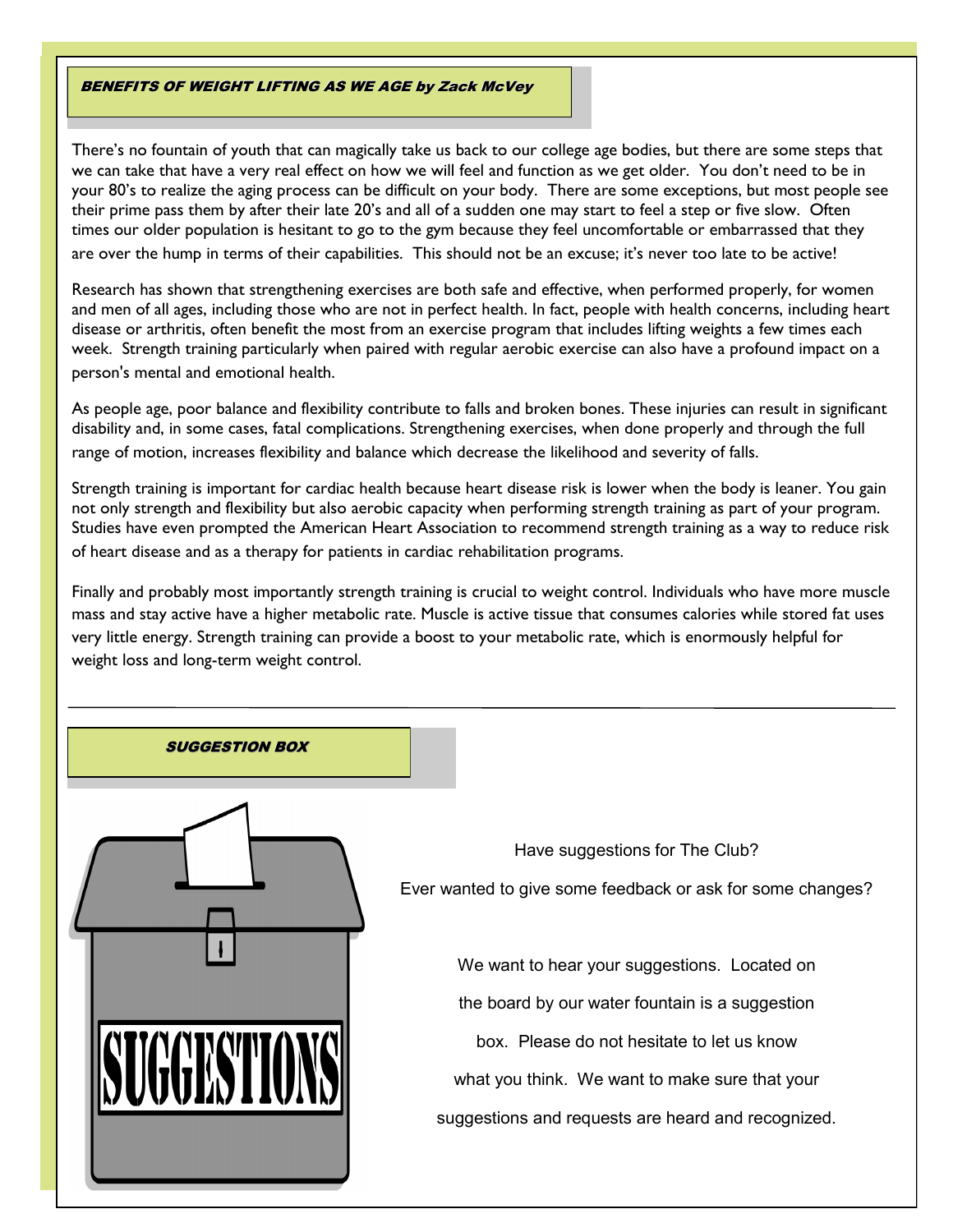### FALL FITNESS by Michael Moore

Summer has come and gone, the kids are back in school, the leaves are changing colors, and football is in the air! Fall is upon us yet it feels like we were just setting New Year's resolutions not that long ago. How have you done with reaching your fitness goals? Did you have to cut back on exercise because you had a really busy summer with the family? Or did you happen to lose your motivation somewhere along the way? No matter what the reason is; it's time to get back into it and finish the year off strong. Fall is a great time to start a fitness program so that you can create good habits for the holiday season and winter months ahead.

Here are some ways to get you back on track:

- Take advantage of the cooler temperatures and go hiking, walking, running, biking, etc. Now is a good time to go kayaking or canoeing because the waters are less crowded and probably a little calmer. No matter what the activity is, just be sure to find ways to get your heart rate up and breathe in that fresh crisp air!
- Don't just SIT while watching TV. Use the commercial breaks during your favorite or new fall series to do some pushups, sit-ups, planks, mountain climbers, or stretch and foam roll. Typically a one hour show has approximately 20 minutes worth of commercials. So use that time to your advantage.
- Rejuvenate yourself by getting a massage after your run or workout. Treat yourself not just with exercise but other activities that promote wellness so that you can feel better physically, mentally, and emotionally.
- Find what motivates you because goals alone won't help you reach them. We all have different things that motivate us, find yours. Choose something you enjoy doing like working out with your trainer, walking, hiking, and boot camp. If you like it, odds are you'll stick with it. And don't be afraid to venture out and try something new as well. Stay fit Gig Harbor!



### **Join us for BOOTCAMP**

#### **SATURDAY MORNING 8 a.m. to 9 a.m.**

Why boot camp? Well, at *The Club*, we are always looking at different ways to help you achieve your health and fitness goals. Our workouts will work your entire body, increasing endurance, burning calories, and improving your overall health.

**Boot Camp at** *The Club* **is FREE for everyone, not just members, so bring a friend along for the fun!**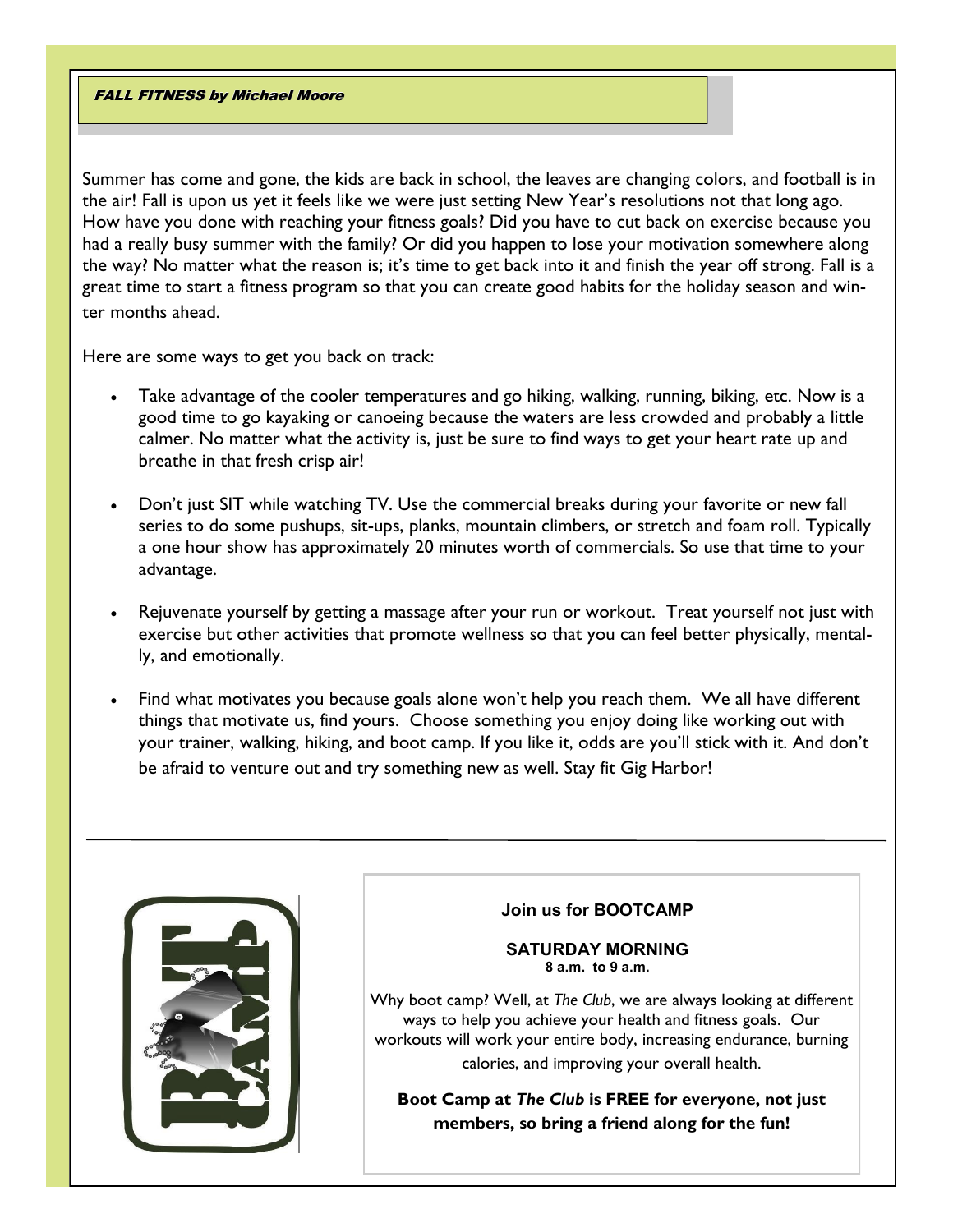### **GET THE FUNK OUT by Cindy Paul**

A good workout can give you amazing energy, improve your health in countless ways, and help you lose weight. But if you are like me, it can also leave you with smelly gym clothes over time! Your clothes absorb the sweat and salts from your skin with every workout. Even if you launder your clothes soon after your workout, sweat can lodge into the fabric causing an unpleasant smell that re-surfaces when you go to put them on again. Before you rush out to replace your clothes because of odor, realize that it is possible to get the offending odor out.

The following is a step-by-step process that uses baking soda and white vinegar to combat the bacteria that mixes with sweat and causes odor.

- 1) Fill a sink with warm water and add 1 cup of baking soda. Swish it around to dissolve the baking soda, then add your clothing. Make sure you dunk the garments in and out of the water to allow it to penetrate into the fabric. Soak for at least one hour.
- 2) Squeeze out the water. Check to see if the smell has improved or gone away completely, if yes, then go to step 5. If there is still a smell, proceed to the next step.
- 3) Fill the sink with hot water and add 2 cups of white vinegar. Swish the water around and add our garments. Again, make sure the water penetrates the fabric. You may see some fizzing from the baking soda residue from step 1. Soak for 2 hours or overnight.
- 4) Drain the sink, squeeze out excess water, check the smell factor again. If it is gone, proceed to step 5. If it is not, soak a little while longer.
- 5) Wash your soaked clothes on the hot setting of your washer using your regular detergent. Don't over pack the machine; you want plenty of water to flow through the clothes.
- 6) If weather permits, dry your clothes in the sun. Sunshine is a natural odor killer. If the sun is not an option, tumble dry low, or hang dry.

Be patient, it may take several washings, but it is less expensive to deep clean that favorite piece of clothing that is still in good condition then to replace.



# **Join us for BOOTCAMP**

#### **SATURDAY MORNING 8 a.m. to 9 a.m.**

Why boot camp? Well, at *The Club*, we are always looking at different ways to help you achieve your health and fitness goals. Our workouts will work your entire body, increasing endurance, burning calories, and improving your overall health.

**Boot Camp at** *The Club* **is FREE for everyone, not just members, so bring a friend along for the fun!**